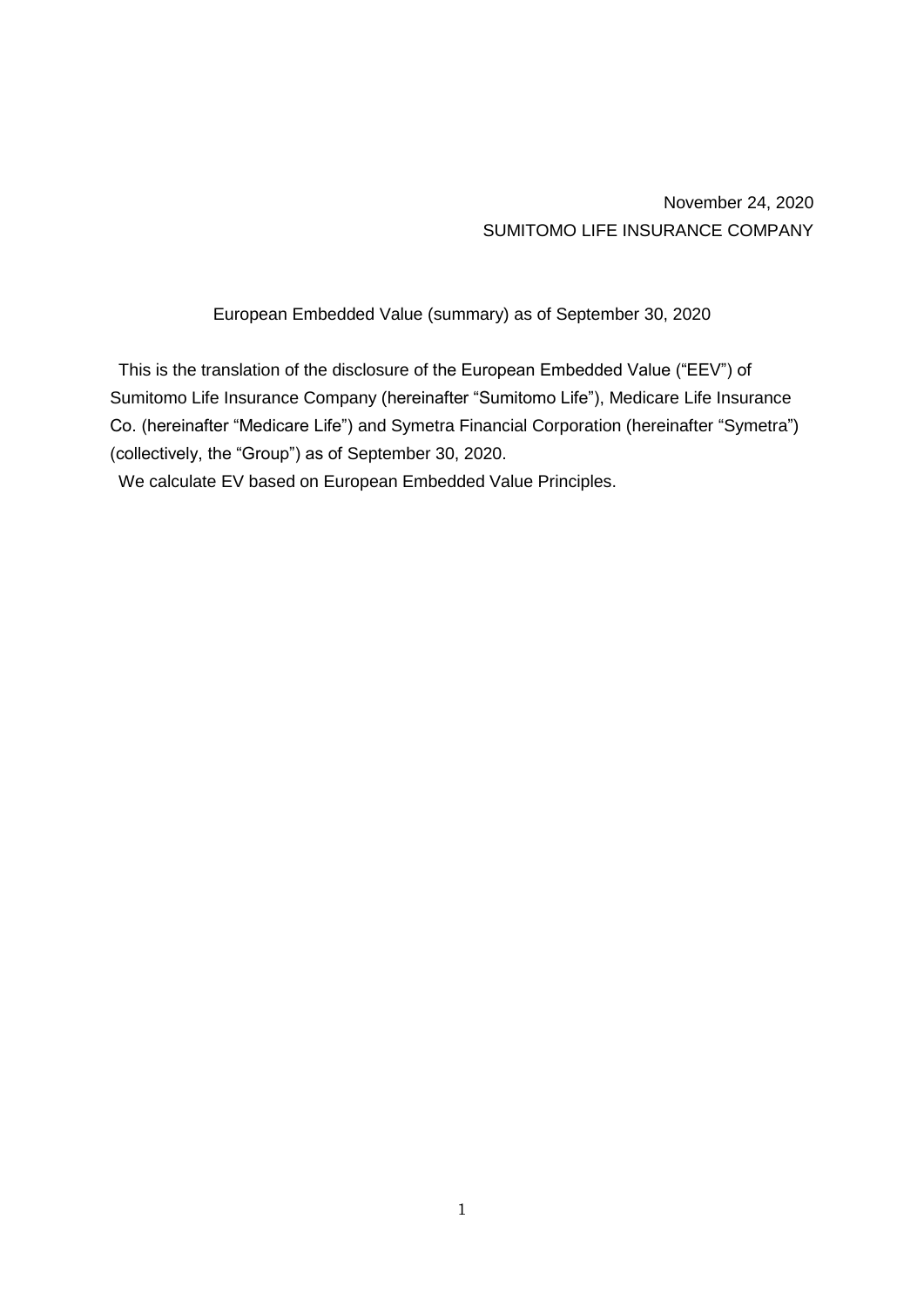#### 1. EEV Results of the Group

|     |                            |                   |                       | (Billions of yen)      |
|-----|----------------------------|-------------------|-----------------------|------------------------|
|     |                            | March 31,<br>2020 | September 30,<br>2020 | Increase<br>(Decrease) |
| EEV |                            | 3,584.1           | 4,297.5               | 713.3                  |
|     | Adjusted net worth         | 4,005.4           | 4,337.6               | 332.1                  |
|     | Value of in-force business | (421.3)           | (40.1)                | 381.1                  |

|                       | September 30.<br>2019 | Six months ended Six months ended<br>September 30.<br>2020 | Increase<br>(Decrease) | Year ended<br><b>II March 31, 2020</b> |
|-----------------------|-----------------------|------------------------------------------------------------|------------------------|----------------------------------------|
| Value of new business | 64.7                  | 26.7                                                       | (37.9)                 | 113.9                                  |

(Note1) The Group EEV is calculated as follows: Sumitomo Life's EEV plus Medicare Life's EEV and Symetra's EEV less Sumitomo Life's carrying amount of equity of Medicare Life and Symetra. In addition, The Group EEV as of March 31, 2020 includes an adjustment for shareholder dividends Symetra paid to Sumitomo Life in March 2020.

- (Note2) Sumitomo Life's carrying amount of Medicare Life's equity was ¥80.0 billion as of March 31, 2020 and as of September 30, 2020. Sumitomo Life's carrying amount of Symetra's equity was ¥466.5 billion as of March 31, 2020 and as of September 30, 2020.
- (Note3) The Group EEV as of March 31, 2020 and as of September 30, 2020 includes Symetra's EEV as of December 31, 2019 and as of June 30, 2020, respectively, in accordance with Symetra's closing date for the Group's consolidated financial statements.
- (Note4) The Group's value of new business for the six months ended September 30, 2019 includes Symetra's value of new business for the six months ended June 30, 2019. The Group's value of new business for the year ended March 31, 2020 includes Symetra's value of new business for the year ended December 31, 2019. The Group's value of new business for the six months ended September 30, 2020 includes Symetra's value of new business for the six months ended June 30, 2020.
- (Note5) With reference to ICS Version 2.0, etc., the ultimate forward rates used for EEV and value of new business of the Group as of September 30, 2020 are set as follows: JPY and USD are set at 3.8% changed from 3.5% as of March 31, 2020 AUD is set at 3.8% changed from 4.0% as of March 31, 2020

#### (Reference 1)

As life insurance products are long term liabilities, Sumitomo Life is investing primarily in yen-denominated interest-bearing assets such as long-term bonds and loans in our ALM strategy.

When interest rates reduce, value of in-force business is decreased reflecting lower expected future prospects of investment return. On the other hand, adjusted net worth is increased by unrealized gains on assets.

The sum of unrealized gains and value of in-force business represents expected future profits from in-force business.

Breakdown of the Group EEV based on this idea is as follows.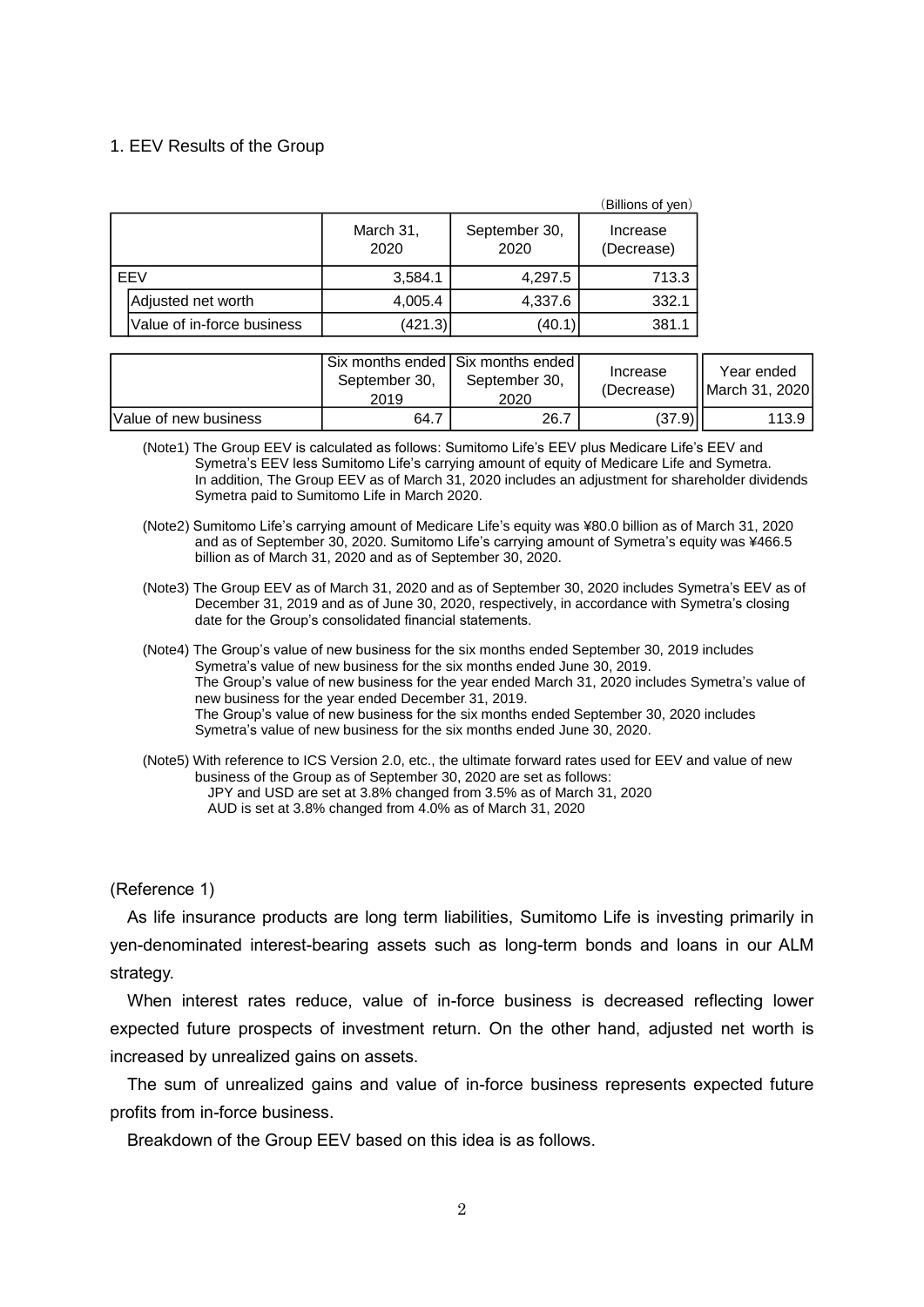|                                                                                                                           |                   |                       | (Billions of yen)      |
|---------------------------------------------------------------------------------------------------------------------------|-------------------|-----------------------|------------------------|
|                                                                                                                           | March 31,<br>2020 | September 30,<br>2020 | Increase<br>(Decrease) |
| EEV                                                                                                                       | 3,584.1           | 4,297.5               | 713.3                  |
| Total net asset on the balance sheet<br>+Retained earnings in liabilities (Note1)                                         | 1,316.6           | 1,350.1               | 33.5                   |
| Value of in-force business<br>+Unrealized gains (losses) on Yen-denominated<br>interest-bearing assets and others (Note2) | 1,597.8           | 2,007.5               | 409.7                  |
| Unrealized gains (losses) of assets other than<br>Yen-denominated interest-bearing assets and others (Note3)              | 669.7             | 939.8                 | 270.1                  |

- (Note1) The sum of the total net assets on balance sheet, the retained earnings in liabilities (after tax) of the Group, consolidation adjustment regarding Medicare Life and Symetra and deferred tax assets of Symetra is reported.
- (Note2) The sum of value of in-force business of the Group and unrealized gains (losses) on yendenominated interest-bearing assets and others (after tax) of Sumitomo Life and Medicare Life is reported. Yen-denominated interest-bearing assets and others (after tax) include yen-denominated bonds, loans and hedged foreign bonds corresponding to yen-denominated insurance, and foreign currency-denominated bonds corresponding to foreign currency-denominated insurance.
- (Note3) The sum of unrealized gains (losses) on securities and loans (after tax) (excluding yen-denominated interest-bearing assets and others), unrealized gains (losses) on estate and liabilities (after tax), unfunded retirement benefit obligations (after tax) is reported.

#### (Reference 2)

The value of new business (VNB) is calculated based on a market consistent method using risk neutral valuation techniques, where the expected excess return of investments over risk free rates is offset by allowing for the price that market participants require for taking on the investment risks. This is achieved by assuming the investment return for all assets will be equal to the risk free rates.

However, Japanese insurance companies actually invest in corporate bonds, foreign bonds, and equities, in addition to Japanese government bonds, and expect to achieve investment returns in excess of risk-free returns. If they achieve investment returns in excess of risk-free returns, their EEV will increase over the term of the policy.

When Sumitomo Life and Medicare Life assume excess returns on investments over riskfree rates, the Group's VNB, on the reference basis, will be as set out in the following table. In order to reflect some uncertainty of realizing the expected excess return, discount rates are assumed to be the same as the return on investments.

Please note that this reference basis differs from the risk neutral valuation which is used for EEV and VNB of Sumitomo Life and Medicare Life, respectively. Further, the VNB in following table is not the VNB which forms part of each EEV.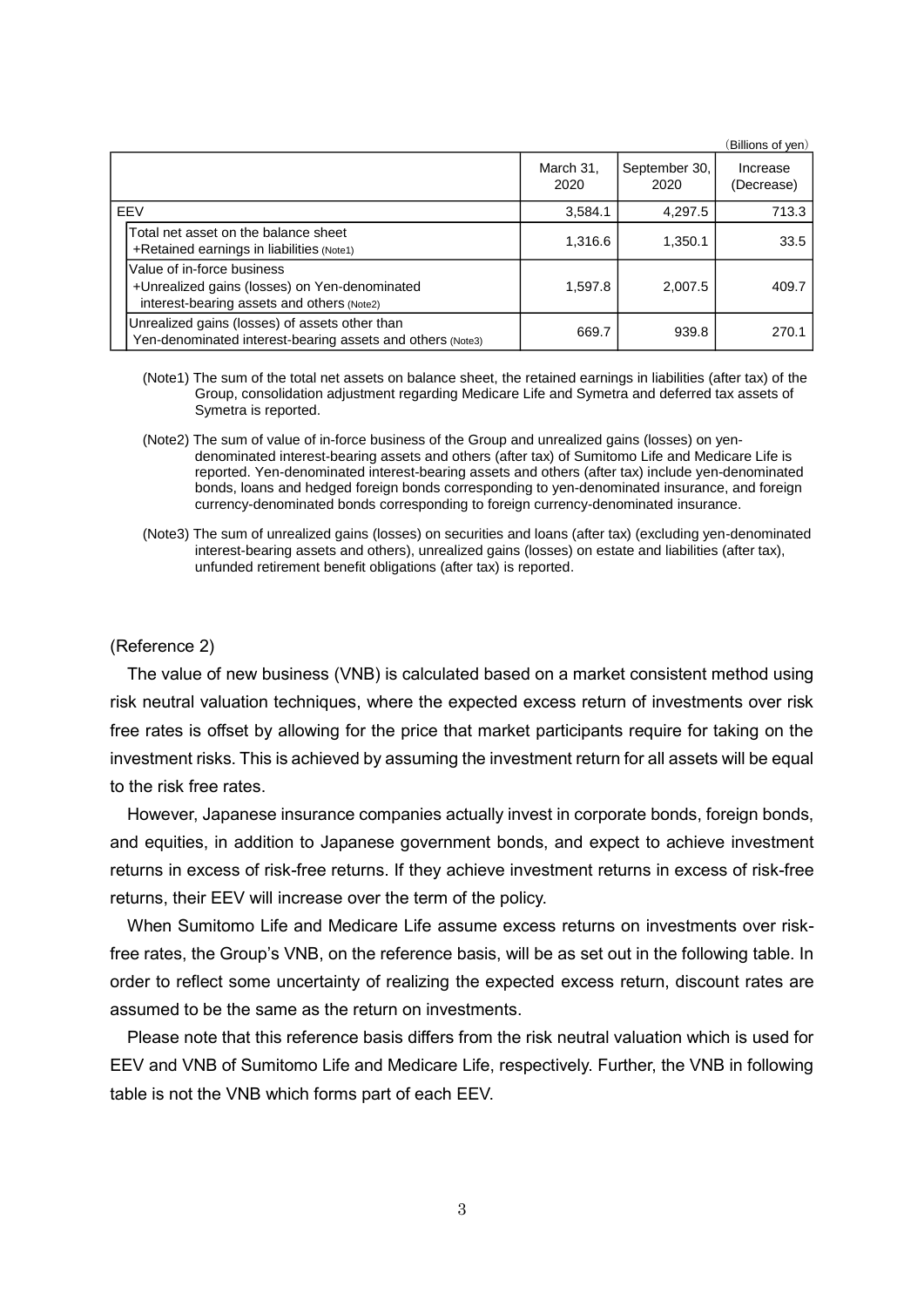|                                                                                | (Billions of yen) |
|--------------------------------------------------------------------------------|-------------------|
|                                                                                | Six months ended  |
|                                                                                | September 30,     |
|                                                                                | 2020              |
| Value of new business assuming excess return,<br>on the reference basis (Note) | 48.4              |

(Note) Sumitomo Life's expected investment return in FY2020 is 1.4%. Sumitomo Life assumes the excess return on investments over risk-free rates is 1.0%. Medicare Life's expected investment return in FY2020 is 0.9%. Medicare Life assumes the excess return on investments over risk-free rates is 0.3%.

#### 2. EEV Results by company

## a. Sumitomo Life

|     |                            |                   |                       | (Billions of yen)      |
|-----|----------------------------|-------------------|-----------------------|------------------------|
|     |                            | March 31,<br>2020 | September 30,<br>2020 | Increase<br>(Decrease) |
| EEV |                            | 3,742.4           | 4,502.0               | 759.5                  |
|     | Adjusted net worth         | 4,295.1           | 4,652.6               | 357.4                  |
|     | Value of in-force business | (552.7)           | (150.6)               | 402.1                  |

|                       | September 30.<br>2019 | Six months ended Six months ended<br>September 30,<br>2020 | Increase<br>(Decrease) | Year ended<br><b>II</b> March 31, 2020 |
|-----------------------|-----------------------|------------------------------------------------------------|------------------------|----------------------------------------|
| Value of new business | 62.2                  | 21.5                                                       | (40.6)                 | 112.6                                  |

(Note) The value of new business of six months ended September 30, 2020 is calculated excluding the following costs:

Part of sales representative salary, sales expenses, etc.: ¥3.3 billion

Part of administrative staff salary, system expenses, etc.: ¥19 billion

In calculating the costs required to acquire new policies, the impact of refraining from sales visits due to the expansion of the new coronavirus outbreak (COVID-19<sup>1</sup>) is taken into consideration, and the costs (after tax) are deducted directly from the adjusted net worth of EEV.

### b. Medicare Life

|     |                            |                   |                       | (Billions of yen)      |
|-----|----------------------------|-------------------|-----------------------|------------------------|
|     |                            | March 31,<br>2020 | September 30,<br>2020 | Increase<br>(Decrease) |
| EEV |                            | 146.6             | 167.7                 | 21.0                   |
|     | Adjusted net worth         | 35.2              | 28.5                  | (6.7)                  |
|     | Value of in-force business | 111.3             | 139.2                 | 27.8                   |

|                               | September 30,<br>2019 | Six months ended   Six months ended<br>September 30,<br>2020 | Increase<br>(Decrease) | Year ended<br>March 31, 2020 |
|-------------------------------|-----------------------|--------------------------------------------------------------|------------------------|------------------------------|
| <b>IValue of new business</b> |                       | 8.6                                                          | 5.9                    | 5.3                          |

 $1$  The new coronavirus outbreak named as COVID-19 by the World Health Organization on February 11, 2020.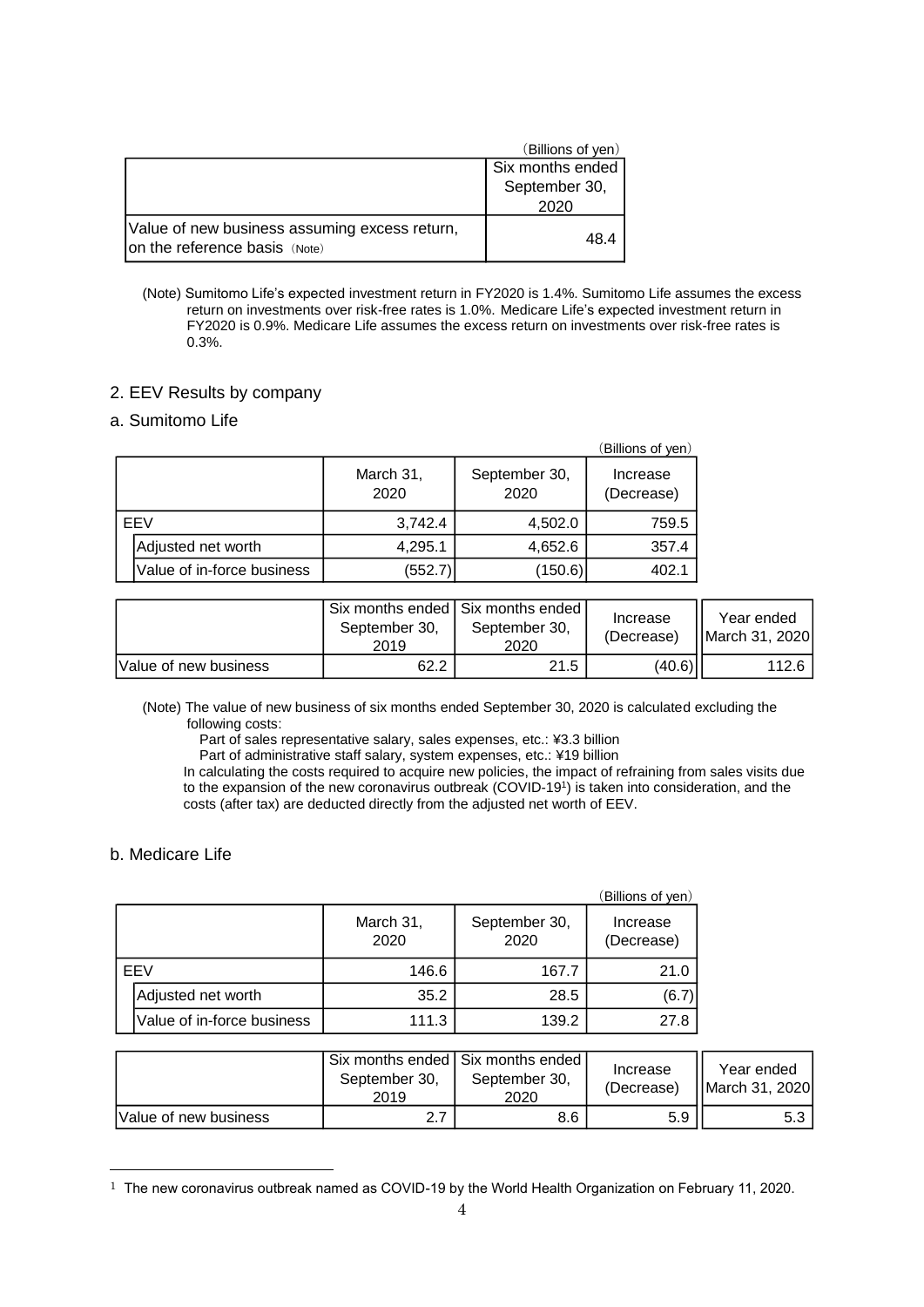# c. Symetra

|            |                            |                      |                  | (Billions of yen)      |
|------------|----------------------------|----------------------|------------------|------------------------|
|            |                            | December 31,<br>2019 | June 30,<br>2020 | Increase<br>(Decrease) |
| <b>FFV</b> |                            | 246.4                | 174.3            | (72.1)                 |
|            | Adjusted net worth         | 226.3                | 203.0            | (23.3)                 |
|            | Value of in-force business | 20.0                 | (28.7            | (48.7                  |

|                       | Six months<br>ended<br>June 30, 2019 | Six months<br>ended<br>June 30, 2020 | Increase<br>(Decrease) | Year ended<br>December 31.<br>2019 |
|-----------------------|--------------------------------------|--------------------------------------|------------------------|------------------------------------|
| Value of new business | (0.2)                                | (3.4)                                | (3.2)                  | (4.0)                              |

(Note) The EEV and value of new business of Symetra are calculated in local currency and converted into JPY. Exchange rates to convert are as follows:

JPY109.56 to USD1.00 for the EEV as of December 31, 2019 and the value of new business for the year ended December 31, 2019

JPY107.74 to USD1.00 for the EEV as of June 30, 2020 and the value of new business for the six months ended June 30, 2020

JPY107.79 to USD1.00 for the value of new business for the six months ended June 30, 2019

(Reference) Symetra's EEV in US Dollar

|     |                            |                      |                  | (Millions of USD)      |
|-----|----------------------------|----------------------|------------------|------------------------|
|     |                            | December 31,<br>2019 | June 30,<br>2020 | Increase<br>(Decrease) |
| EEV |                            | 2,249                | 1,617            | (631                   |
|     | Adjusted net worth         | 2,066                | 1,884            | (181                   |
|     | Value of in-force business | 182                  | (266)            | (449`                  |

|                       | Six months<br>ended<br>June 30, 2019 | Six months<br>ended<br>June 30, 2020 | Increase<br>(Decrease) | Year ended<br>December 31.<br>2019 |
|-----------------------|--------------------------------------|--------------------------------------|------------------------|------------------------------------|
| Value of new business | ▵                                    | (32)                                 | (30)                   | (36)                               |